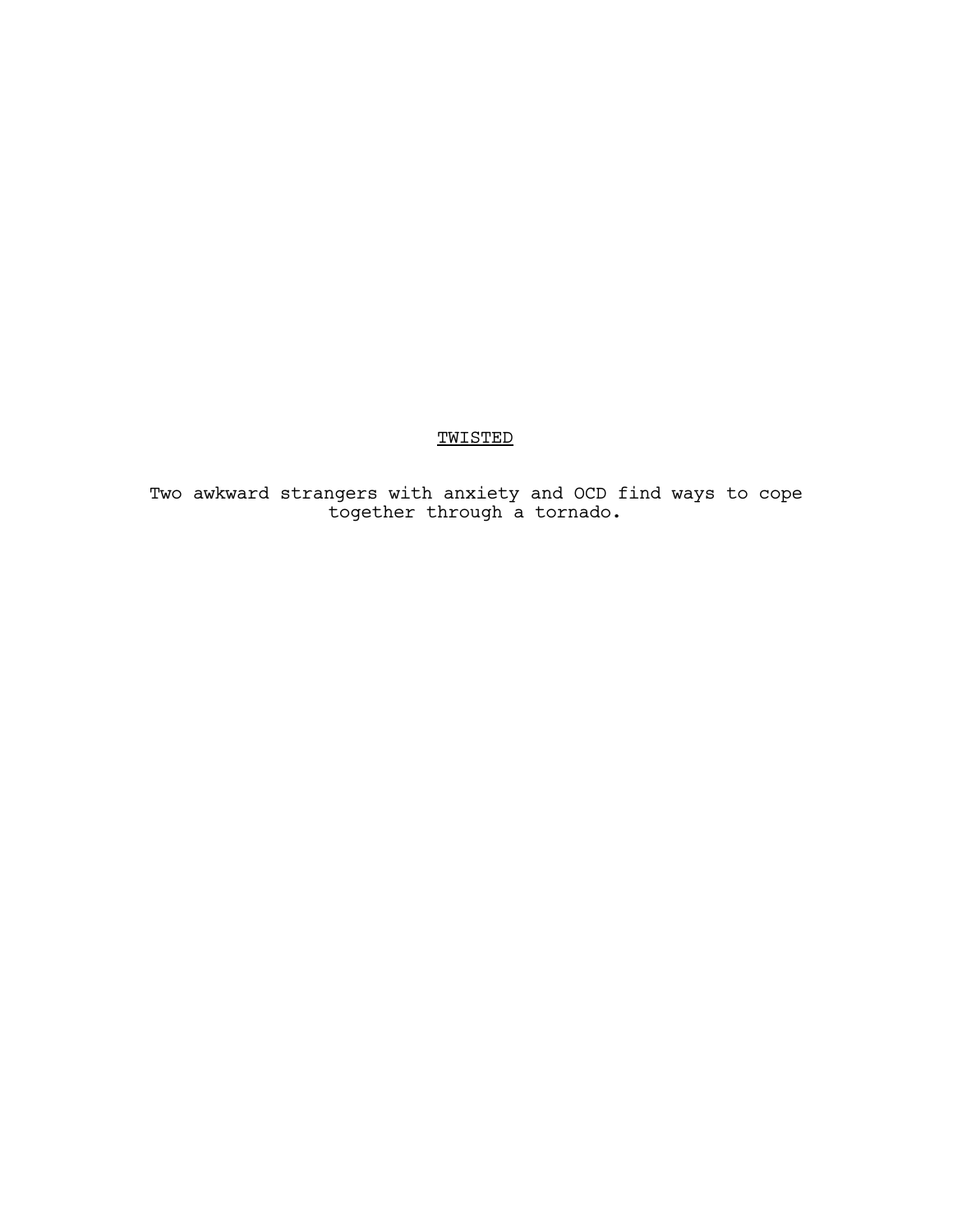### FADE IN

INT BASEMENT HAllWAY OF A MIDWEST HOUSE EVENING

A tornado siren can be heard in the distance.

HILARY, a terribly nervous woman in her late 30's, clutching a large purse, and PETER, an awkward uncomfortable man in his mid-30's, both approach a doorway simultaneously.

> HILARY Ugh. Are you going to be quick? Can you be quick?

PETER Uh, no, please. You go ahead.

HILARY Just go. Please. Hurry.

PETER

I'm not... uh... well, fine. Look. I don't have to go to the bathroom. The bathroom is just one of the safest places to be during a tornado, after the basement, so...

## HILARY

So the bathroom in the basement is the safest spot. I know, why do you think I'm here? Well,... whatever.

Hilary enters the bathroom and slams the door behind her. Peter knocks frantically on the door, breathing heavily.

> PETER Look, you can't leave me out here. I... I'm prone to panic attacks, Ican't- Please, you can't do thisto me....

Hilary cracks the door open.

HILARY Oh, no. No, no, no, no, no, no. Don't you do that. If you do that I'm... going to... start to...

Hilary also starts breathing hard.

HILARY (CONT'D) Fine. You can come in.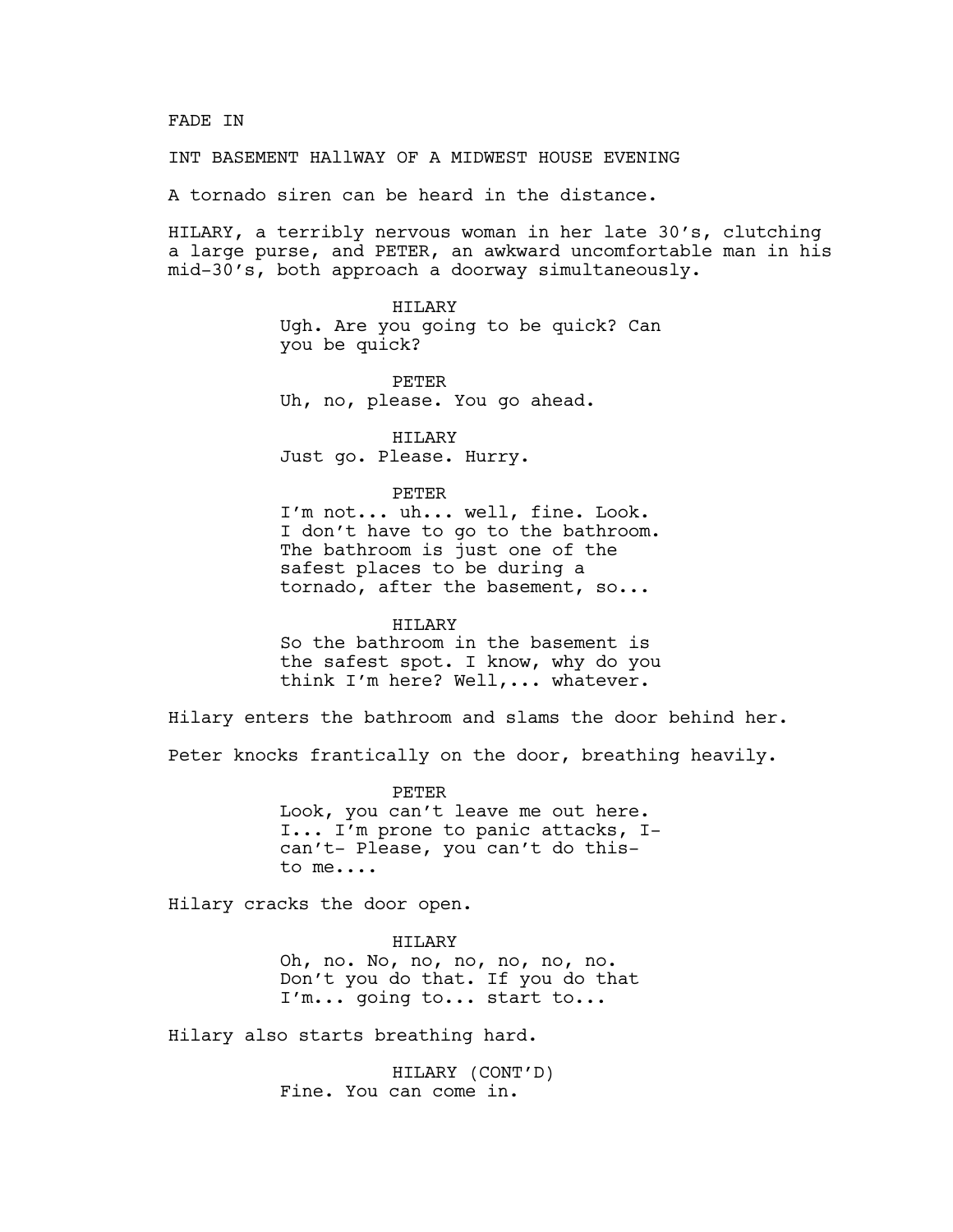INT BATHROOM SECONDS LATER

Hilary and Peter lean against the door trying to catch their breath and calm down.

Peter bends over, wheezing.

Hilary pulls a bottle out of her purse.

HILARY (CONT'D) All right. Okay. Here. Here's some water. I haven't opened it yet.

# PETER

Thank you.

Hilary takes a deeper breath, calming herself. She lights a candle on the sink with matches from the top of the toilet and washes her hands three times.

> PETER (CONT'D) What are you- are you trying to get romantic with me right now? I'm not-

HTT, ARY The electricity could go out any minute.

PETER Oh. Right. Good thinking.

Peter washes his hands three times as well.

Hilary pulls a half-used roll of paper towel from her enormous purse and begins to line the bathtub with it.

> PETER (CONT'D) So I take it you have some OCD tendencies too.

Peter pulls a tiny spray bottle from his pocket and starts spraying the air.

> PETER (CONT'D) It's just an air purifying tonic, peppermint oil, it's all natural, organic...

Hilary and Peter both step into the tub simultaneously, awkwardly trying to get into the tornado tucking position, first feet to feet, which they soon realize is more intimate than any other position.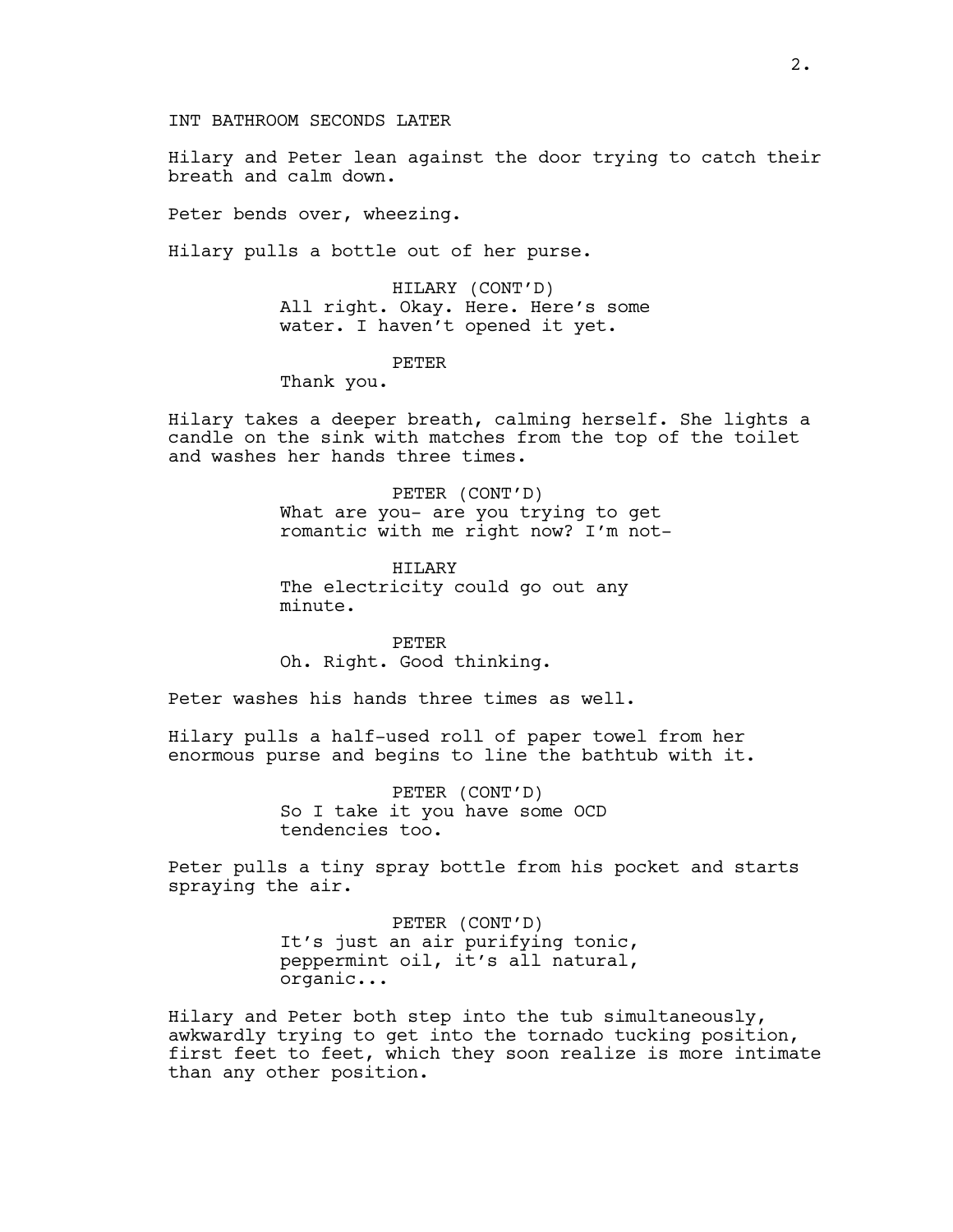HTLARY Head to head.

They tuck down and put their hands behind their necks.

HILARY (CONT'D) (desperately) Just please... don't breathe on me...

PETER I would never.

HILARY

Thank you.

PETER You're welcome.

(Beat)

HILARY So... how do you know the birthday boy? I'm Hilary, by the way.

PETER Peter. We grew up together. You?

HILARY

He's my cousin.

Hilary sits up and pulls a brand new sleep mask from her purse and puts it on.

PETER

What are you-

HILARY It calms me down. Reduces my sensory overload.

PETER I can see why the candles were so important.

HILARY Can you please not-

PETER Look, I get it. I'm sorry. I usually sing a song to help me calm down.

HILARY I do that sometimes.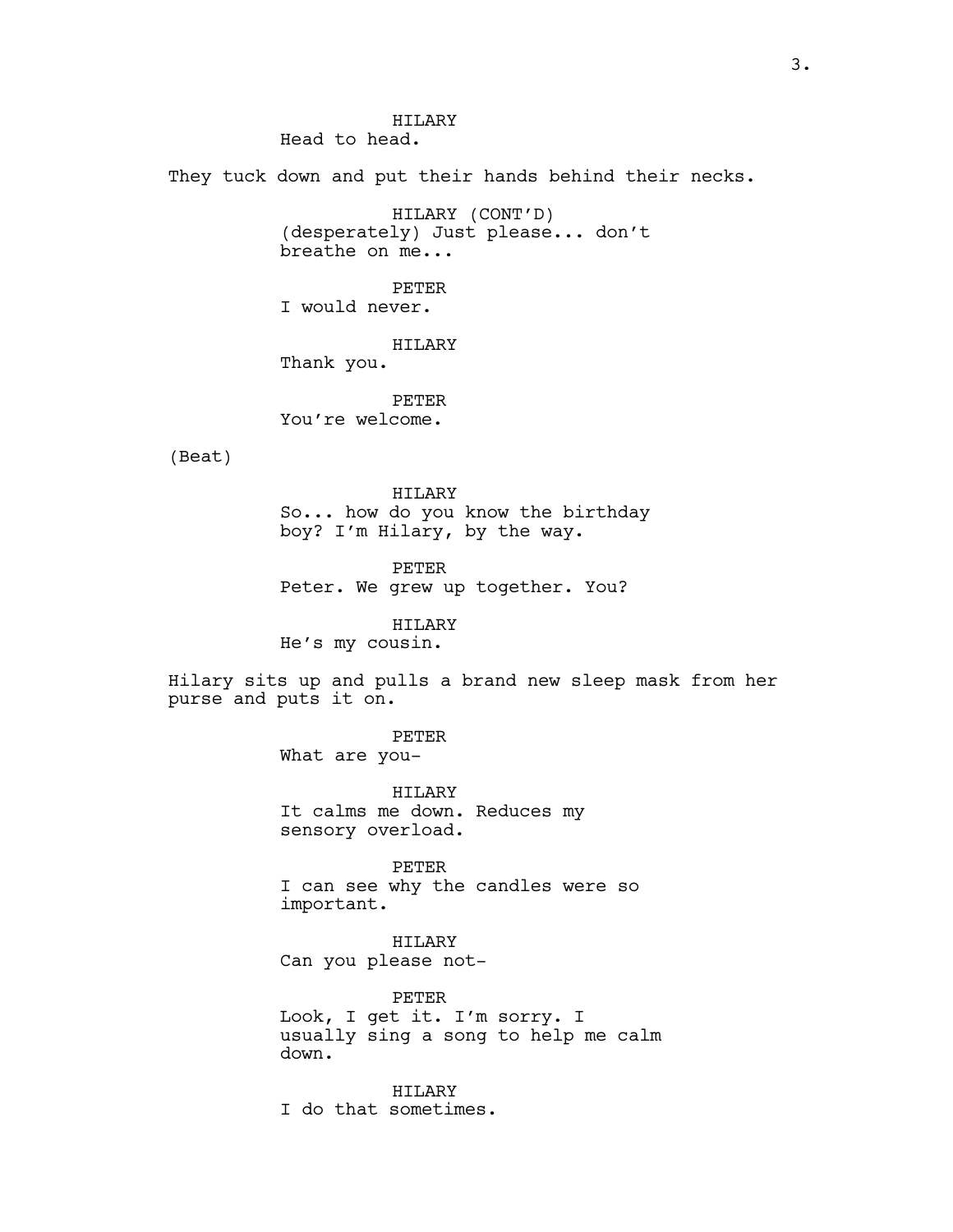PETER We Are the Champions.

HILARY I- oh. Interesting. I have an extra sleep mask if you want one. I keep a backup in case something happens to the first one.

PETER Oh, that's... nice. Um, sure...

Peter puts the sleep mask on.

The house starts to rattle and shake, they dive back to their positions. Peter grabs Hilary's hand.

> PETER (CONT'D) (singing loudly)We are the champions, my friends. We'll keep on fighting till the end.

PETER AND HILARY We are the champions. We are the champions. No time for losers 'cause we are the champions of the world.

The rattling stops and the electricity goes out. They continue to hold hands.

> HILARY (beat) Can I tell you something?

> > PETER

Sure. Yup.

HILARY I've never held hands with anyone before.

Peter quickly retracts his hand.

PETER Can I tell you something? (beat) I'm afraid to die without having kissed someone.

HILARY You've never kissed anyone?

PETER

You have!?